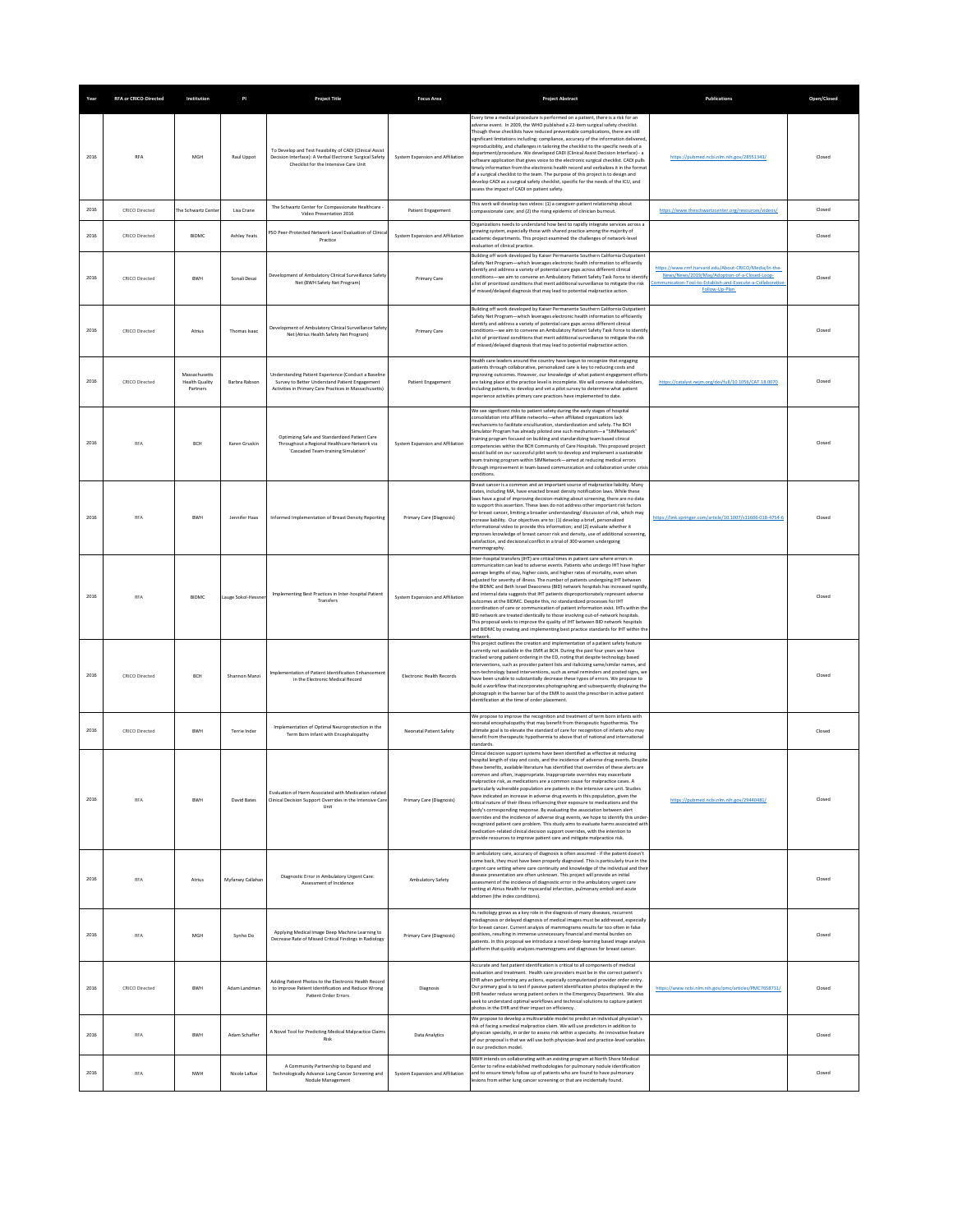|      | Year RFA or CRICO-Directed | Institution                      | PI              | <b>Project Title</b>                                                                                                          | <b>Focus Area</b>                     | <b>Project Abstract</b>                                                                                                                                                                                                                                                                                                                                                                                                                                                                                                                                                                                                                                                                                                                        | <b>Publications</b>                                                                                                                                  | Open/Closed |
|------|----------------------------|----------------------------------|-----------------|-------------------------------------------------------------------------------------------------------------------------------|---------------------------------------|------------------------------------------------------------------------------------------------------------------------------------------------------------------------------------------------------------------------------------------------------------------------------------------------------------------------------------------------------------------------------------------------------------------------------------------------------------------------------------------------------------------------------------------------------------------------------------------------------------------------------------------------------------------------------------------------------------------------------------------------|------------------------------------------------------------------------------------------------------------------------------------------------------|-------------|
| 2017 | RFA                        | <b>RWH</b>                       | Gordon Schiff   | Tools for Enhancing Primary Care Diagnosis Safety                                                                             | Ambulatory Safety                     | We will develop, test and deploy five tools to improve primary care diagnosis safety: (1)<br>Patient education tool for Diagnosis Uncertainty, Processes, and Follow-up; (2) PSA<br>education/shared decision-making/documentation tool: (3) Colonoscopy ordering-<br>performance process metric report; (4) Abnormal lab tests tracking/review tool; and (5)<br>Instrument for evaluating clinical notes' assessments quality.                                                                                                                                                                                                                                                                                                                |                                                                                                                                                      | Closed      |
| 2017 | RFA                        | BWH                              | Kumiko Schnock  | Resilience in Clinical Deterioration Survival: Learning<br>from Different Outcomes in Critical and Acute Care                 | Nursing                               | Greater resilience in health care is needed to keep patients safe by understanding activities<br>that influence how failure is avoided and positive outcomes are obtained within complex an<br>high risk organizations. This proposal will combine machine learning with nurse and<br>physician expertise to identify statistically and clinically significant patterns of resilience care<br>activities in the ICU setting that are ripe for clinical decision support interventions to make<br>care safer in acute care.                                                                                                                                                                                                                     | https://pubmed.ncbi.nlm.nih.gov/31707264/                                                                                                            | Closed      |
| 2017 | RFA                        | MGH                              | Kelly Irwin     | Proactive Psychiatry Consultation for Patients with<br>Severe Mental Illness and Cancer: A Collaborative<br>Care Intervention | Diagnosis                             | Delays in cancer diagnosis and treatment increase mortality and malpractice claims. Such<br>delays disproportionately impact patients with severe mental illness who experience<br>nequities in cancer treatment and survival. Within Partners, 50% of women with<br>schizophrenia experienced cancer care disruptions; lack of psychiatric treatment<br>independently predicted disruptions. We propose a pilot RCT of proactive psychiatry<br>consultation to decrease disruptions and mitigate malpractice risk.                                                                                                                                                                                                                            |                                                                                                                                                      | Closed      |
| 2017 | RFA                        | DECI                             | Michael Hassett | Oral Chemotherapy Safety in the Ambulatory<br><b>Oncology Practice</b>                                                        | Ambulatory Safety                     | Oral chemotherapy is a relatively new, rapidly growing, frequently effective, but complex<br>ind potentially toxic cancer treatment. The goals of this project are to make new discoveries<br>regarding the nature of and risk factors for safety-related harm events among oral<br>chemotherapy recipients, and to create new technical capabilities that decrease the risk of<br>hese events                                                                                                                                                                                                                                                                                                                                                 |                                                                                                                                                      | Closed      |
| 2017 | <b>RFA</b>                 | <b>BWH</b>                       | Terrie Inder    | Optimizing the diagnoses of cerebral injury in<br>ewborn infants with mild neonatal encephalopath                             | Diagnosis                             | Therapeutic hypothermia (TH) trials did not include infants with mild neonatal<br>encephalopathy. This has lead to variation in practice among this population, and concern<br>for patient safety. The AMC PSO facilitated development of consensus based criteria for TH<br>eligibility among these infants. This application will validate and optimize these criteria, by<br>performing MRI analysis of all infants screened for TH, including those that do not meet<br>criteria                                                                                                                                                                                                                                                           |                                                                                                                                                      | Closed      |
| 2017 | CRICO-Directed             | <b>Harvard Medical</b><br>School | Nancy Tarbell   | Improving Faculty Recruitment at Harvard Medical<br>School                                                                    | <b>Employment Practices Liability</b> | CRICO and Harvard Medical School share an interest in appointing the world's best scientists<br>and clinicians committed to leadership in alleviating human suffering caused by disease. As<br>the HMS mission states, we seek "to create and nurture a diverse community". Our goal is to<br>ecruit diverse faculty leaders for our hospital departments with demonstrated ability to<br>nodel scientific and clinical excellence along with leadership in behavioral skills that are<br>critical for an inclusive medical community                                                                                                                                                                                                          |                                                                                                                                                      | Closed      |
| 2017 | CRICO-Directed             | BWH                              | David Bates     | How Safe Is Care Today, and How Should We<br>Measure the Safety of Care in the Future?                                        | Incidence of Harm                     | Thirty years ago, the Harvard Medical Practice Study identified the frequency and types of<br>harm in hospitalized patients which transformed medicine's view of patient safety. Today,<br>the distribution of care is different, with much more being delivered in the outnatient<br>etting. Care is also being delivered using electronic records, which should make it easier to<br>identify instances in which harm has occurred. However, organizations still do not have<br>outine approaches for assessing all-cause harm that are broadly used. We propose to<br>conduct a study that will assess the frequency and types of harm in a representative sample<br>of CRICO institutions today, covering both inpatients and outpatients. |                                                                                                                                                      | Open        |
| 2017 | <b>RFA</b>                 | <b>RIDMC</b>                     | Michael Donnino | Failure to Rescue in the Intensive Care Unit: A Multi<br>Disciplinary Approach to Reducing Preventable<br>Cardiac Arrest      | Nursing                               | Preventable cardiac arrest in the ICU represents the ultimate 'failure to rescue.' We<br>hypothesize that these events are preventable and propose a Comprehensive Trigger and<br>Response System (CTRS) targeted to reduce them. The CTRS will include signs of impending<br>patient deterioration, actions to bring experienced clinicians to the bedside, and tools to<br>assist providers in decision making.                                                                                                                                                                                                                                                                                                                              | https://pubmed.ncbi.nlm.nih.gov/31521775/                                                                                                            | Closed      |
| 2017 | <b>RFA</b>                 | <b>RWH</b>                       | Patricia Dykes  | Evaluation of a Multi-faceted Intervention to Preven<br><b>Failure to Rescue Events</b>                                       | Nursing                               | For patients to benefit from continuous monitoring systems, clinical staff must be vigilant<br>with checking patient status in response to alerts. The goal of this project is to evaluate the<br>impact of the CMS program on unplanned ICU LOS (proxy for failure to rescue), cardiac<br>arrests, and mortality at Newton-Wellesley Hospital. We will develop a best practices toolkit<br>to promote successful implementation of the technology and calculate the return on<br>nvestment                                                                                                                                                                                                                                                    |                                                                                                                                                      | Closed      |
| 2017 | RFA                        | <b>RIDMC</b>                     | Sheila Barnett  | Centralized Oversight of Interventional Procedure<br>Safety                                                                   | Ambulatory Safety                     | Adverse events related to an invasive procedure can lead to patient harm and litigation. Our<br>goal is to establish a centralized governance structure to oversee AE review in procedure<br>areas. We will: (1) perform an in depth multidisciplinary analysis of AEs in procedure areas:<br>(2) Modify existing event reporting tools; (3) Create recommendations for a specialized root<br>cause analysis; and (4) Design cross cutting best practices, guidelines and educational<br>rograms for broad distribution.                                                                                                                                                                                                                       |                                                                                                                                                      | Closed      |
| 2017 | <b>DEA</b>                 | <b>BIDMC</b>                     | Mara Schonberg  | Breast Cancer Risk Assessment Among Women 40-<br>49 in Primary Care                                                           | Diagnosis                             | Breast cancer is a leading cause of cancer death and missed breast cancer diagnoses are a<br>leading source of malpractice claims. However, there are no standardized approaches for<br>breast cancer risk assessment in primary care. We will test the effect of a novel strategy for<br>breast cancer risk assessment and risk-based management of women in their 40s seen in<br>orimary care in a randomized controlled trial on women's use of mammography and on the<br>identification and management of women at high-risk.                                                                                                                                                                                                              | https://www.ajpmonline.org/article/S0749-3797(20)30211-<br>7/abstract: and<br>ttps://connects.catalyst.harvard.edu/Profiles/display/Person/794<br>01 | Closed      |
| 2017 | <b>RFA</b>                 | Atrius                           | Elizabeth Ross  | Automated Protocol and Decision Support to<br>Enhance Medication Prescription Renewal                                         | Ambulatory Safety                     | This protocol develops a rules-based medication renewal protocol incorporating patient<br>characteristics and EHR information to detect and prompt resolution of safety risks and<br>intrinate future preventive care peeds in patients. It will include specialized reporting tools<br>assessing protocol practicality and functionality, determining if protocols and associated<br>workflows save time and reduce effort for clinicians/staff, and detect and quantify<br>improvements in patient safety and closing care gaps.                                                                                                                                                                                                             |                                                                                                                                                      | Closed      |
| 2017 | <b>RFA</b>                 | BCH                              | Amy Starmer     | Applying I-PASS to Ambulatory Settings: Improving<br>Communication and Patient Safety during Hospital to<br>Home Transitions  | Communication                         | Miscommunications are the leading cause of sentinel events and a primary source of<br>malpractice claims. Inpatient handoff improvement programs have been shown to reduce<br>adverse event frequency. However, evidence-based interventions addressing the high<br>requency of miscommunications and adverse events in ambulatory settings are lacking<br>illing this gap, we will assess the patient safety impact of a hospital to home transition<br>program for adults and children with medical complexity.                                                                                                                                                                                                                              |                                                                                                                                                      | Closed      |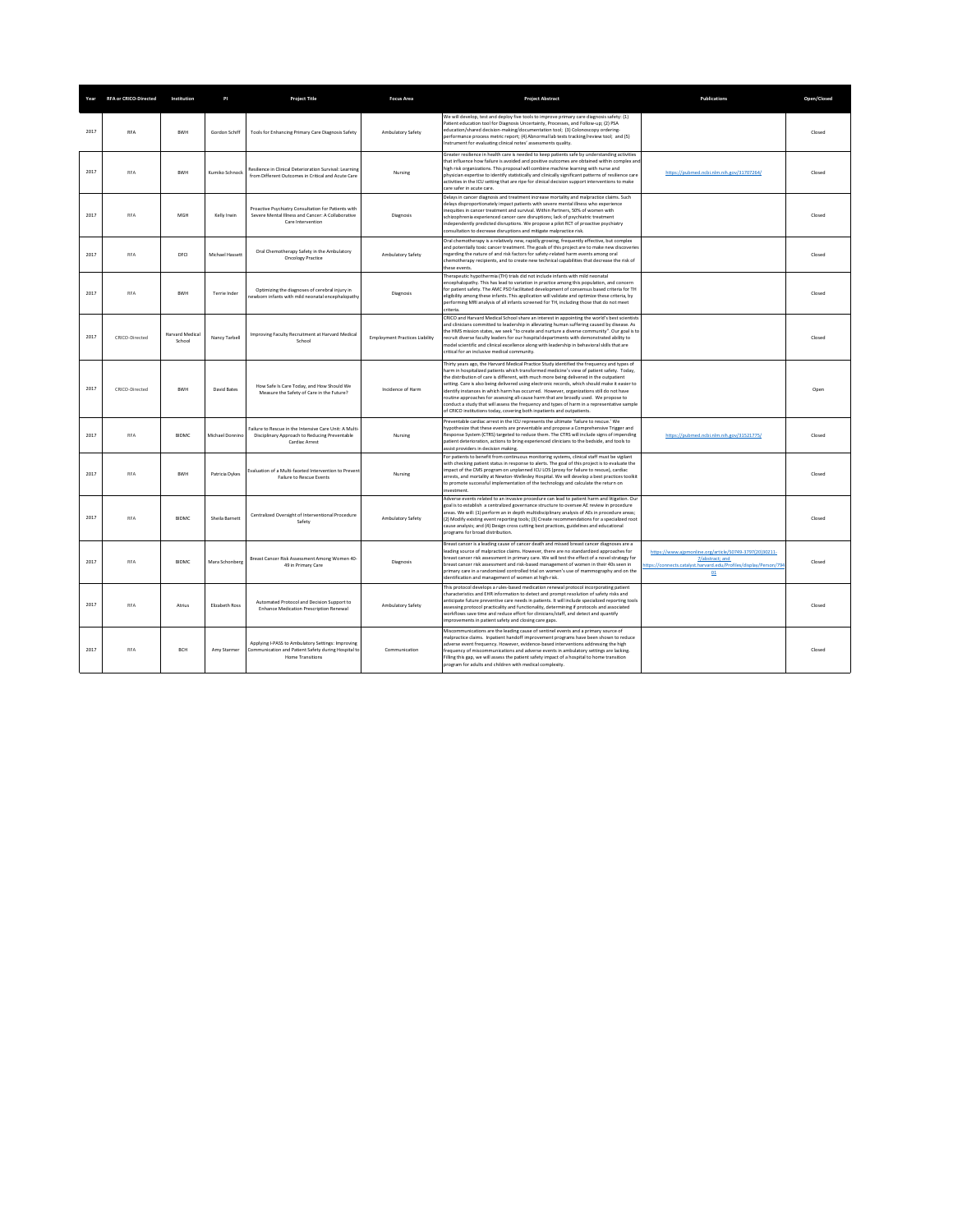| Year | RFA or CRICO-<br>Directed | Institution  | PI                     | <b>Project Title</b>                                                                                                                                                           | <b>Focus Area</b>     | <b>Project Abstract</b>                                                                                                                                                                                                                                                                                                                                                                                                                                                                                                                                                                                                                                                                                                                                                                                                                                                                                                                                                                                                                                                        | Publications                                                                                                                                                           | Open/Closed |
|------|---------------------------|--------------|------------------------|--------------------------------------------------------------------------------------------------------------------------------------------------------------------------------|-----------------------|--------------------------------------------------------------------------------------------------------------------------------------------------------------------------------------------------------------------------------------------------------------------------------------------------------------------------------------------------------------------------------------------------------------------------------------------------------------------------------------------------------------------------------------------------------------------------------------------------------------------------------------------------------------------------------------------------------------------------------------------------------------------------------------------------------------------------------------------------------------------------------------------------------------------------------------------------------------------------------------------------------------------------------------------------------------------------------|------------------------------------------------------------------------------------------------------------------------------------------------------------------------|-------------|
| 2018 | RFA                       | BCH          | Peter Weinstock        | "REAL" (Real Event Analysis and Learning): A<br>Transferable Live Audio-visual Program to Optimize<br>Performance and Safety in Operating Rooms and<br>Procedural Environments | Surgery               | Despite clear mandates and regulations, errors continue to occur at significant rates<br>due to a lack of research exploring relevant factors such as the role of team<br>performance and adherence to standards. Simulation programs establish cultures of<br>psychological safety on which to build a program of audio/visual recording and<br>debriefing to help elucidate root causes of persistent errors as well as design and test<br>effective interventions. The proposal defines a program - REAL (Real Event Analysis<br>and Learning)- combining A/V recordings and coding of live events with debriefings<br>and team performance measurements. Data gained through REAL will allow for<br>design and testing of highly relevant interventions to enhance safety in pediatric<br>operating rooms                                                                                                                                                                                                                                                                  |                                                                                                                                                                        | Closed      |
| 2018 | CRICO-Directed            | <b>BIDMC</b> | Mary LaSalvia          | Spread of Ambulatory Safety Net Program (BIDMC)                                                                                                                                | Ambulatory Safety     | We propose an ambulatory safety net intervention to address the risk of missed or<br>delayed diagnoses of cancer focused in the three key areas of colorectal, lung and<br>prostate cancer. Through the development of a set of tools, registries and reports, we<br>will develop high-reliability processes to ensure a systematic approach for (1)<br>classification of risk/eligibility for cancer screening, (2) closing referral loops followin<br>initiation of a cancer screening process, (3) serial surveillance of potentially<br>cancerous lesions, and (4) the reliable execution of patient-centered shared-decision<br>making plans when the risks and benefits of screening must be weighed on an<br>ndividual basis                                                                                                                                                                                                                                                                                                                                            |                                                                                                                                                                        | Open        |
| 2018 | <b>RFA</b>                | <b>BWH</b>   | Li Zhou                | Similar-cases Finder for Risk Reduction - the SAFRR<br>System                                                                                                                  | Diagnosis             | Diagnostic errors (DEs) are harmful (45.9% and 21.1% of inpatient and outpatients<br>paid malpractice claims, respectively) and frequent (9% of deceased inpatients), but<br>receive less attention compared to surgical and medication errors. Since DEs tend to<br>recur, retrieval of similar cases and patients is important for decision making in a<br>current case and for applying lessons learned from previous cases to new ones.<br>Existing methods are resource-intensive and achieve variable success, and<br>malpractice claim similarity calculation has been hindered by the inaccessible and<br>unstructured information in case files. Building upon our previous collaboration with<br>CRICO to develop automatic claim coding, we propose a study to develop automatic<br>data-driven methods to (1) extract information from scanned documents in<br>malpractice case files, (2) cluster similar cases and (3) develop an application to allow<br>practitioners to freely search malpractice files and retrieve similar cases.                           |                                                                                                                                                                        | Closed      |
| 2018 | RFA                       | MGH          | Jenny Rudolph          | Reducing Peri-and Post-operative Adverse Events<br>through In-situ Debriefing and Spaced Practice of<br>Speaking Up                                                            | Surgery               | Using proven deliberate practice training principles of recurrent practice with<br>feedback paired with strengthening speaking up through debriefing, this project<br>seeks to build the psychological safety and speaking up skills to, in the long run,<br>educe the incidence of wrong site surgery and failure to rescue                                                                                                                                                                                                                                                                                                                                                                                                                                                                                                                                                                                                                                                                                                                                                   | https://catalyst.nejm.org/doi/full/10.1056/CAT.20.024<br>$\overline{0}$                                                                                                | Closed      |
| 2018 | CRICO-Directed            | <b>BIDMC</b> | Celeste Royce          | Reducing Diagnostic Error: A Case Based Critical<br><b>Thinking Curriculum</b>                                                                                                 | Diagnosis             | Diagnostic error due to cognitive mistakes remains a major problem in healthcare and<br>is a significant contributor to malpractice cases. Members of the Harvard Medical<br>School Critical Thinking Interest Group will work with CRICO to identify 15 primary<br>care cases from the CRICO/RMF database that illustrate how diagnostic errors can be<br>linked to key principles in critical thinking and medical decision making. They will<br>then develop these into case studies for use in a case-based, longitudinal, critical-<br>thinking curriculum based within a framework of cognitive theory on how the brain<br>approaches clinical problems and can be misled by pattern recognition and cognitive<br>biases. . An evaluation of learners and faculty will be performed at the end of the<br>curriculum to measure its impact.                                                                                                                                                                                                                               |                                                                                                                                                                        | Closed      |
| 2018 | RFA                       | CHA          | Robert Marlin          | Improving Limited English Proficient Patient Safety<br>through Patient Portal Accessibility                                                                                    | <b>Emerging Risks</b> | This project will seek to demonstrate that limited English proficient (LEP) patient<br>safety improves significantly when patients have access to a linguistically appropriate<br>patient portal with which to communicate with their care teams.                                                                                                                                                                                                                                                                                                                                                                                                                                                                                                                                                                                                                                                                                                                                                                                                                              | Project MUSE - The Language of Equity in Digital<br>Health: Prioritizing the Needs of Limited English<br>Proficient Communities in the Patient Portal 2.0<br>(ihu.edu) | Closed      |
| 2018 | <b>RFA</b>                | <b>BWH</b>   | Anuj Dalal             | Impact of an Epic-integrated Safety Dashboard and<br>Interactive Pre-discharge Checklist on Post-discharge<br><b>Adverse Events</b>                                            | Diagnosis             | Adverse events (AE) are common after discharge, and many are due to preventable<br>errors during hospitalization. After transitioning to Epic, concerns for<br>hospital-acquired conditions have escalated, in part due to increasing cognitive<br>burden on clinicians to identify safety threats via "siloed" data entered by nurses and<br>physicians in Epic. We designed, developed, and implemented an Epic-integrated<br>safety dashboard as part of our Patient Safety Learning Laboratory. The safety<br>dashboard is a real-time data visualization tool that identifies patients at risk for HACs<br>and suggests corrective action. It also displays information from a checklist<br>electronically administered to patients to self-assess discharge preparedness. We wil<br>(1) enhance our tools to include "smart" notifications to facilitate early identification<br>of "at-risk" patients prior to discharge; (2) expand the intervention to general<br>medicine at Brigham and Women's Faulkner Hospital; and (3) evaluate impact on<br>ost-discharge AEs. |                                                                                                                                                                        | Closed      |
| 2018 | RFA                       | MGH          | Michael Barry          | Does "Perfected Informed Consent" Improve Trust in<br>the Physician and Reduce Regret Following Orthopedic<br>Surgery?                                                         | Surgery               | Shared decision making (SDM) using patient decision aids (pDAs) has been called<br>"perfected informed consent." This strategy improves communication between<br>clinicians and patients around treatment decisions. At Partners HealthCare, many<br>patients receive pDAs prior to hip and knee arthroplasty and surgery for herniated<br>disc and spinal stenosis, but many do not. This creates a "natural experiment" we will<br>use to study whether prescription of a pDA prior to these operations increases trust<br>in the clinician and reduces regret about the decision, which should result in lower<br>malpractice risk.                                                                                                                                                                                                                                                                                                                                                                                                                                         | ittps://journals.lww.com/annalsofsurgery/Abstract/90<br>10/Validation of the Trust in the Surgical Decision<br>93992.aspx                                              | Closed      |
| 2018 | <b>RFA</b>                | <b>BIDMC</b> | Gabriel Brat           | Creating a Hospital Network Resource for Opioid<br>Prescribing Across Surgical Specialties                                                                                     | Surgery               | Opioid misuse is undermining our healthcare system. Surgeons, who prescribe<br>opiates to the majority of their patients, are contributing by over prescribing and<br>failing to recognize at-risk patients. A recent pilot study showed that education could<br>reduce surgeon opioid prescribing by 50% without significant complications. Using<br>phone surveys, we are now building a database of actual opioid use by procedure<br>and patient characteristics. To make our efforts sustainable, we will: (1) build opioid<br>requirement profiles from online surveys linked to a text message generated for<br>follow-up visit reminders, and (2) train clinicians to use these profiles and provide<br>utomated digital feedback when they deviate from norms in their prescribing habits                                                                                                                                                                                                                                                                             |                                                                                                                                                                        | Closed      |
| 2018 | CRICO-Directed            | <b>BWH</b>   | Li Zhou                | Computerized Support for Malpractice Auditing &<br>Coding                                                                                                                      | Data Analytics        | Accurate and consistent coding of malpractice cases is a cornerstone of a multitude<br>of analytic and operational activities for CRICO. Following a successful research<br>project to automatically code CRICO cases for audit purposes, we propose a study to<br>extend our coding engine to perform preliminary coding of malpractice cases from<br>non-clinical description and to develop a method to focus the audit process on the<br>cases with the highest risk for errors. Building upon the products of the previous<br>project, we will use machine-learning and natural-language processing methods to<br>extract information from non-clinical descriptions of CRICO and NPDB cases and<br>assign each case to an appropriate Major Allegation, Severity, and Primary<br>Resnansible Service code. We will then use the coding engine to estimate the risk of<br>a case to be found erroneous in audit, and generate a report of these cases so the<br>auditor can focus on the highest-yield cases.                                                             |                                                                                                                                                                        | Closed      |
| 2018 | <b>RFA</b>                | MGH          | Kimberly<br>Blumenthal | Assessing Allergy Safety During Electronic Health<br><b>Record Transitions</b>                                                                                                 | <b>Emerging Risks</b> | Although any patient may suffer an allergic reaction in the healthcare setting, the<br>highest risk patients are those who report prior allergies. When allergy information<br>systems transition with adoption of a new electronic health record, patient safety<br>may be compromised. No studies have previously investigated healthcare setting<br>hypersensitivity reactions (i.e., reactions that are allergic) or allergy risks associated<br>with electronic health record conversion. With access to almost 300,000 safety<br>reports from two academic medical centers and a team with multidisciplinary clinical<br>and research experience, we propose to: (1) identify allergy-related safety reports<br>using informatic techniques: characterize allergy-related safety risks, including risks<br>attributable to electronic health record conversion: (2) investigate causes for allergy<br>safety failures; and (3) disseminate actions for improved allergy safety.                                                                                          | Conducting Safety Research Safely: A Policy-Based<br>Approach for Conducting Research with Peer Review<br><b>Protected Material - ScienceDirect</b>                    | Closed      |
| 2018 | <b>RFA</b>                | MGH          | Mitchell Feldmar       | Artificial Intelligence to Enhance a Cognitive Aid for<br>Identifying Patients at Risk of Missed Diagnosis                                                                     | Diagnosis             | The objective of this project is to develop and evaluate a cognitive aid for clinicians<br>to identify patients at risk of missed or delayed diagnosis, leveraging cutting edge<br>artificial intelligence technology. This project builds on our effort at the MGH Lab of<br>Computer Science to develop a knowledgebase for medical diagnosis and our<br>research to identify patients at risk of missed diagnosis.                                                                                                                                                                                                                                                                                                                                                                                                                                                                                                                                                                                                                                                          | https://www.semanticscholar.org/paper/Natural-<br>Language-Processing-to-Detect-High-Findings-Yang-<br>Chou/151145f5aef9a621dd3ee98c409fa72aef301d74                   | Closed      |
| 2018 | <b>RFA</b>                | MGH          | Ozanan Meireles        | Artificial Intelligence for Risk Prediction from<br>Intraoperative Events                                                                                                      | Surgery               | Intraoperative adverse events such as accidental bowel or vascular injury are<br>estimated to occur in 2% of operations and can exact a toll on patient quality of life<br>and medical costs. Current methods of predicting complications do not utilize<br>quantitative intraoperative data and rely on only pre- and post-operative<br>information. We propose to utilize a previously developed computer vision-based<br>analysis of intraoperative video to integrate quantitative intraoperative data with per<br>operative data to improve the prediction of patient-specific complications and<br>readmissions for patients undergoing laparoscopic cholecystectomy.                                                                                                                                                                                                                                                                                                                                                                                                    |                                                                                                                                                                        | Closed      |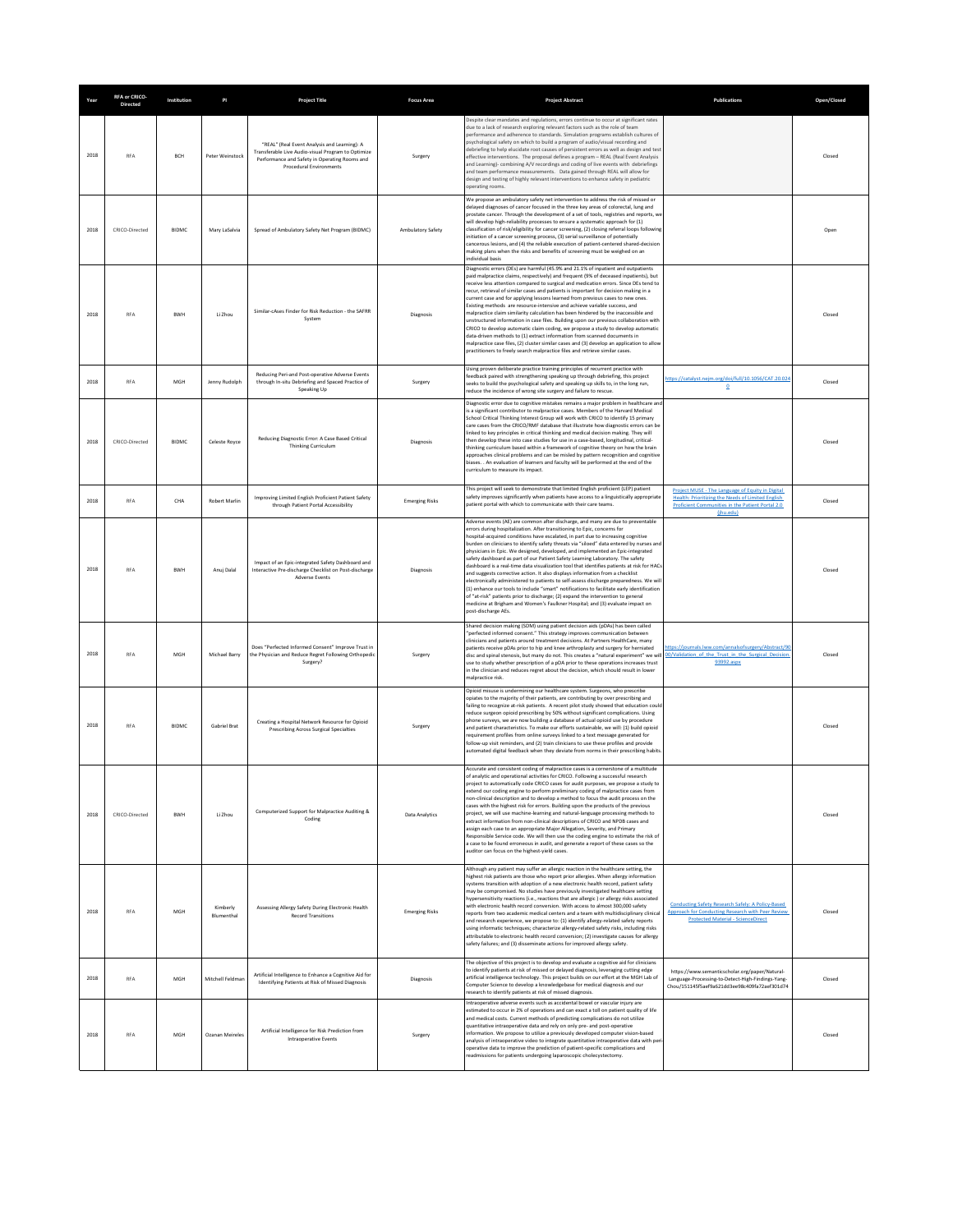| Year | RFA or CRICO-<br><b>Directed</b> | Institution          | PI                                 | <b>Project Title</b>                                                                                                 | <b>Focus Area</b>                                  | <b>Project Abstract</b>                                                                                                                                                                                                                                                                                                                                                                                                                                                                                                                                                                                                                                                                                                                                                                                                                                                 | <b>Publications</b>                                                                                                                                                                        | Open/Closed |
|------|----------------------------------|----------------------|------------------------------------|----------------------------------------------------------------------------------------------------------------------|----------------------------------------------------|-------------------------------------------------------------------------------------------------------------------------------------------------------------------------------------------------------------------------------------------------------------------------------------------------------------------------------------------------------------------------------------------------------------------------------------------------------------------------------------------------------------------------------------------------------------------------------------------------------------------------------------------------------------------------------------------------------------------------------------------------------------------------------------------------------------------------------------------------------------------------|--------------------------------------------------------------------------------------------------------------------------------------------------------------------------------------------|-------------|
| 2019 | <b>RFA</b>                       | <b>BCH</b>           | Lisa Bergersen                     | Using Artificial Intelligence Advanced Analytics<br>to Mitigate Hazard during Pediatric Cardiac<br>Catheterization   | Management and Performance of<br>Medical Treatment | While essential for diagnosis and treatment, pediatric cardiac catheterizations remain<br>among the highest risk procedures for potential complication. This project will utilize a<br>comprehensive dataset of electronic health records, adverse events, and systems-<br>vide metadata from BCH between 2011-2014. Patient, procedural, and system-level<br>isk factors that influence the occurrence of an AE during a catheterization and the<br>ootential harm 48 hours post-catheterization will be identified using supervised<br>machine learning in a tiered approached to develop a predictive model. A staged<br>mplementation of risk mitigation strategies will be conducted at 3 time points during<br>the study period taking advantage of existing BCH workflow practices, and will follow<br>the tiered prediction analysis methodology.               |                                                                                                                                                                                            | Closed      |
| 2019 | <b>RFA</b>                       | Ariadne Labs         | Neel Shah                          | Understanding the Best Practices of Labor and<br>Delivery Nurses to Improve Patient Safety                           | <b>Patient Assessment</b>                          | We will investigate best practices among nurses that promote safety in childbirth by<br>analyzing the patterns of nurses whose patients most consistently have<br>incomplicated normal vaginal deliveries.                                                                                                                                                                                                                                                                                                                                                                                                                                                                                                                                                                                                                                                              |                                                                                                                                                                                            | Closed      |
| 2019 | CRICO-Directed                   | Atrius Health        | Karim Awad                         | Measuring Clinician Workload: Reducing<br>Physician Burnout by Using an Efficiency<br>Dashboard                      | Ambulatory Safety                                  | Clinician well-being is critically important to the long term strategic success of a<br>health care organization. Clinician burnout is recognized as a vast problem across the<br>country and has been demonstrated to have many consequences, including: lower<br>batient satisfaction scores, decreased productivity, increased medical errors, and<br>higher turnover rate. This project will focus on developing and testing process<br>measures related to physician burnout.                                                                                                                                                                                                                                                                                                                                                                                      |                                                                                                                                                                                            | Closed      |
| 2019 | <b>RFA</b>                       | <b>BWH</b>           | Gordon Schiff                      | Measuring Diagnosis: Safety or Stress                                                                                | <b>Patient Assessment</b>                          | Clinician burnout and diagnostic errors have become one of the highest priority areas<br>for safety and quality researchers. It is well documented that half of clinicians<br>especially primary care physicians, are burned out. Diagnostic errors occur in 5% of all<br>outpatient encounters and diagnostic failures dominate primary care malpractice<br>claims in Massachusetts. However, relatively little attention has been paid to the<br>intersection between diagnostic errors and clinician burnout-related issues. This<br>project will look at the relationship between diagnostic error and clinician<br>burnout/stress, particularly in primary care. The researchers will apply a new<br>conceptual model of failure modes in the diagnostic process based on three key<br>onstructs - "don't miss" diagnoses, "red flags", and diagnostic "pitfalls". |                                                                                                                                                                                            | Closed      |
| 2019 | <b>RFA</b>                       | <b>Atrius Health</b> | Alan Brush                         | Management of DOACs by Centralized AMS to<br>Reduce Medication Mismanagement and<br>Safety Events                    | Management and Performance of<br>Medical Treatment | Since 2017, there have been 34 documented safety events at Atrius Health related to<br>newer class of anticoagulants called direct oral anticoagulants. Clinician experience<br>at Atrius Health suggests that DOAC dosing errors, incorrect prescribing, and<br>nappropriate transitions to and from DOACs are not uncommon and may go<br>inreported. These events can result in serious and costly outcomes such as<br>hrombosis and hemorrhage for our fifty-two hundred Atrius Health patients<br>prescribed DOACS. By reconfiguring our current anticoagulation tracking system to<br>include DOACs, we can effectively improve patient safety through centralized<br>medication management and enhanced medication monitoring.                                                                                                                                    |                                                                                                                                                                                            | Open        |
| 2019 | <b>RFA</b>                       | <b>BIDMC</b>         | Joshua Joseph                      | Machine-Learning Derived Triage Score for<br>Emergency Department Workload and Error<br>Risk                         | Clinician Mental Workload/Clinician<br>Well-Being  | Emergency department crowding and emergency physician burnout are closely linke<br>to worse clinical outcomes, medical errors, and physician burnout. There are currently<br>no validated, prospective means of determining the amount of work it will take to see<br>a patient when they arrive in the ED, making it difficult to balance workloads<br>prospectively before physicians become overtaxed. We propose to use multivariate<br>egression and neural network analyses to create scores that can prospectively<br>determine the amount of work needed to care for an individual patient at their time<br>of arrival to ED triage, and quantify their risk of falling victim to a medical error.                                                                                                                                                              | https://pubmed.ncbi.nlm.nih.gov/33145518/                                                                                                                                                  | Closed      |
| 2019 | <b>RFA</b>                       | <b>BWH</b>           | Charles<br>Pozner/Maddy<br>Pearson | Improved Teamwork to Decrease Errors and<br>Mitigate Their Consequences                                              | Management and Performance of<br>Medical Treatment | Communication failures are implicated as a major contributor to clinical errors. We<br>blan to decrease adverse events due to communication failures of interprofessional<br>teams by performing a gap analysis to develop and implement a simulated,<br>nterprofessional, objective-based Crisis Resource Management training program as a<br>component of on-boarding of new clinical hires at BWH.                                                                                                                                                                                                                                                                                                                                                                                                                                                                   |                                                                                                                                                                                            | Closed      |
| 2019 | <b>RFA</b>                       | <b>BWH</b>           | Patricia Dykes                     | From Sepsis Prognosis Prediction to Tailored<br><b>Clinical Practice</b>                                             | <b>Patient Assessment</b>                          | Sepsis is a life-threatening condition characterized by multiple organ dysfunction. As it<br>involves diverse symptoms, complications, and presentations, improper sepsis<br>management is common. This highlights the importance of clinical decision support<br>for accurate identification of sepsis and expert management. The proposed research<br>project will overcome these obstacles and develop a "smart" sepsis prognosis<br>prediction algorithm that is linked to best clinical practice interventions to facilitate<br>early detection of sepsis recurrence regardless of the stage and patient trajectory.                                                                                                                                                                                                                                               | ttps://bmcmedinformdecismak.biomedcentral.co<br>m/articles/10.1186/s12911-019-0984-8                                                                                                       | Closed      |
| 2019 | <b>RFA</b>                       | BWH                  | Sarah Rae Easter                   | Establishing an Obstetrics Critical Care<br>Program to Mitigate Maternal Risk                                        | Patient Assessment                                 | Our strategy is to build a sepsis prognosis prediction algorithm by combining<br>nowledge of sepsis prognosis learned from electronic health record data and<br>clinician's perspective. Based on the developed algorithm, we will develop a CDS<br>specification that can be implemented in any EHR system, specifically in critical and<br>cute care settings                                                                                                                                                                                                                                                                                                                                                                                                                                                                                                         |                                                                                                                                                                                            | Open        |
| 2019 | CRICO-Directed                   | <b>BWH</b>           | <b>Rajesh Patel</b>                | Development of a Reporting Dashboard to<br>Mitigate the Risks of Lost Specimens                                      | Pathology                                          | Misplaced and lost specimens are a universal problem in hospital systems across the<br>nation. The majority of errors occur in the pre-analytic phase which includes testing<br>ordering, specimen identification, specimen labeling, transport, specimen receipt and<br>triage, accessioning, and communication/availability of clinical information. An<br>institutional task force will convene to research and address this issue                                                                                                                                                                                                                                                                                                                                                                                                                                   |                                                                                                                                                                                            | Open        |
| 2019 | RFA                              | MGH                  | Ilona Goldfarb                     | Development of a Standardized Strategy for<br>Postpartum Hypertension: Improving Quality<br>of Postpartum Care       | Patient Assessment                                 | Cardiovascular disease and hypertension are leading causes of maternal mortality.<br>tisk factors for hypertension in the postpartum period are poorly understood<br>Postpartum women experience major cardiovascular and hemodynamic shifts amidst<br>multiple transitions. Timely intervention for high-risk women is critical for preventing<br>postpartum readmissions and ensuring high-quality care. To better understand who is<br>at high risk of postpartum hypertension-related complications, we will undertake a<br>systematic review of patients to identify risk factors associated with postpartum<br>typertension and readmission                                                                                                                                                                                                                       | https://www.rmf.harvard.edu/About-<br>CRICO/Media/In-the-<br>020/September/Establ<br>Evidence-on-Remote-Monitoring-for-Postpartum-<br>Hypertension                                         | Open        |
| 2019 | CRICO-Directed                   | <b>BIDMC</b>         | Michael Cocchi                     | Creating a Structure, Mentored Implementatio<br>n Program for Communication, Apology and Ea<br>rly Resolution (CARe) | Communications                                     | The goal of this project is to develop a mentored implementation program to support<br>the application of Communication, Apology, and Resolution (CARe) as one of the<br>primary responses to adverse events in CRICO-insured hospitals and/or healthcare<br>groups. The project will use the knowledge base and implementation toolkit built and<br>tested by the Massachusetts Alliance for Communication and Resolution following<br>Medical Injury (MACRMI) to train and empower institutions to use CARe as part of<br>their risk management strategy.                                                                                                                                                                                                                                                                                                             |                                                                                                                                                                                            | Open        |
| 2019 | RFA                              | MGH                  | Emily Hayden                       | Can Telemedicine Examinations of the<br>Abdomen Safely Determine the Need for<br>Abdominal Imaging?                  | Patient Assessment                                 | This will be a prospective, observational, blinded diagnostic concordance study of<br>atients being seen for abdominal pain at MGH ED. We propose to study the<br>correlation between in-person (standard of care) abdominal examinations and<br>telemedicine (live video-streamed) abdominal examinations on the decision for urgent<br>abdominal imaging.                                                                                                                                                                                                                                                                                                                                                                                                                                                                                                             | https://journals.sagepub.com/doi/abs/10.1177/1<br>357633X211023346                                                                                                                         | Open        |
| 2019 | <b>RFA</b>                       | <b>BCH</b>           | Amir Kimia                         | Bedside Procedure Attempts: 'If at First We<br>Don't Succeed'                                                        | Management and Performance of<br>Medical Treatment | We aim to make healthcare safer through surveillance of ED bedside procedures and<br>will implement ongoing routine surveillance to improve available data sources on<br>bedside procedures.                                                                                                                                                                                                                                                                                                                                                                                                                                                                                                                                                                                                                                                                            |                                                                                                                                                                                            | Closed      |
| 2019 | <b>RFA</b>                       | MGH                  | Aaron Aguirre                      | An Early-warning System to Prevent Adverse<br>Events in Hospitalized Patients after Cardiac<br>Surgery               | <b>Patient Assessment</b>                          | Patients recovering from cardiac surgery remain at significant risk of in-hospital death<br>due to unexpected post-operative complications, including cardiac arrest and<br>respiratory failure. This proposal will bring together a team of physician-scientists<br>with both clinical and computational expertise to utilize a unique clinical data<br>collection platform available at the MGH for the development of advanced early-<br>warning risk prediction metrics and bedside clinical analytics for the care of post-<br>operative cardiac surgical patients.                                                                                                                                                                                                                                                                                                | Association of Red Blood Cell Distribution Width<br>With Mortality Risk in Hospitalized Adults With<br>SARS-CoV-2 Infection   Critical Care Medicine  <br>JAMA Network Open   JAMA Network | Closed      |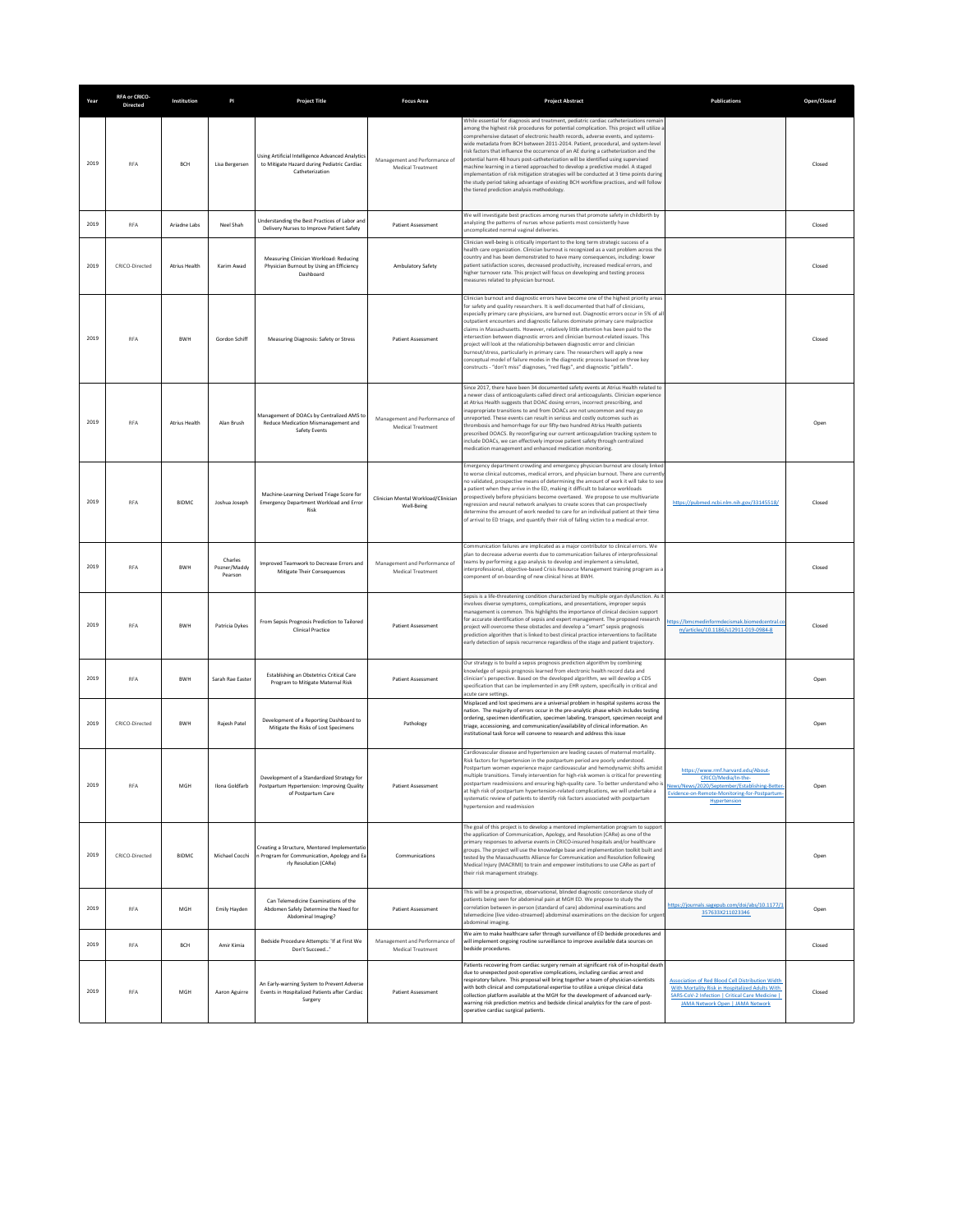| Year | <b>RFA or CRICO-</b><br><b>Directed</b> | Institution  | PI                    | <b>Project Title</b>                                                                                                                                          | <b>Focus Area</b>                                     | <b>Project Abstract</b>                                                                                                                                                                                                                                                                                                                                                                                                                                                                                                                                                                                                                                                                                                                                                                                                                                | <b>Publications</b>                                                                                                                                                                                                                                | Open/Closed |
|------|-----------------------------------------|--------------|-----------------------|---------------------------------------------------------------------------------------------------------------------------------------------------------------|-------------------------------------------------------|--------------------------------------------------------------------------------------------------------------------------------------------------------------------------------------------------------------------------------------------------------------------------------------------------------------------------------------------------------------------------------------------------------------------------------------------------------------------------------------------------------------------------------------------------------------------------------------------------------------------------------------------------------------------------------------------------------------------------------------------------------------------------------------------------------------------------------------------------------|----------------------------------------------------------------------------------------------------------------------------------------------------------------------------------------------------------------------------------------------------|-------------|
| 2020 | RFA                                     | MGH          | Havtham<br>Kaafarani  | Using Optimal Classification Trees to Design and Validate<br>Interpretable AI-based Surgical Risk Calculators for Non-<br>trauma and Trauma Emergency Surgery | Surgery                                               | Predicting perioperative risk is critical for surgical decision-making, counseling of<br>patients, resource allocation, and quality of care benchmarking. Artificial Intelligence<br>methods, such as Optimal Classification Trees (OCT), use non-linear analyses and<br>machine-learning methods to ensure accurate and interpretable perioperative risk<br>prediction. This project will prospectively validate the AI-based POTTER Calculator 4<br>POTTER risk estimations will be calculated for 1000 patients undergoing EGS at the<br>MGH and the BWH over a 2- year period.                                                                                                                                                                                                                                                                     | Trauma outcome predictor: An artificial intelligence<br>interactive smartphone tool to predict outcomes in<br>trauma patients - PubMed (nih.gov)                                                                                                   | Open        |
| 2020 | <b>RFA</b>                              | <b>BCH</b>   | <b>Brian Labow</b>    | The Impact of Rotating Operating Room Staffing on<br>Patient Safety and Surgical Outcomes                                                                     | Surgery                                               | In an effort to streamline staff scheduling and reduce operating room costs,<br>institutions have adopted a rotating pool of OR personnel as opposed to using a team<br>based approach to staffing. In the rotating model, members of the operative team can<br>vary daily or even by the case, and it is increasingly common for OR personnel to be<br>unfamiliar with each other and the procedure. The goal of this project is to measure<br>the effect of a rotating approach to OR staffing on patient safety and staff satisfactior                                                                                                                                                                                                                                                                                                              |                                                                                                                                                                                                                                                    | Open        |
| 2020 | CRICO-Directed                          | BWH          | Douglas Smink         | Surgical Coaching for Operative Performance<br>Enhancement (SCOPE)                                                                                            | Surgery                                               | Surgical Coaching for Operative Performance Enhancement (SCOPE) is a non-<br>hierarchical, peer coaching program where surgeons are assigned into pairs, undergo<br>coach training, and conduct coaching sessions that involve preoperative goal-setting,<br>intraoperative observation, and postoperative debriefing to improve the coachee's<br>nerformance                                                                                                                                                                                                                                                                                                                                                                                                                                                                                          | Surgeons, Go Find a Coach : Annals of Surgery<br>(lww.com)                                                                                                                                                                                         | Closed      |
| 2020 | <b>RFA</b>                              | MGH          | Sareh Parangi         | SmART training-Smart Appropriate Response Training- A<br>Role Play Training Toolkit for Surgical Residents to Help<br>Address Sexual Harassment               | Surgery                                               | Since the #MeToo movement went viral, there has been a laser focus on sexual<br>harassment in the media and in workplaces. Recent data from the National<br>Academies of Science, Engineering, and Medicine (NASEM) show that sexual<br>harassment and gender discrimination affect up to 50% of women medical students<br>and more than 50% of women faculty in medicine. We will develop video-based<br>educational role play modules, meant to be used in person, which will include specific<br>scenarios, prompts for discussion, and potential responses.                                                                                                                                                                                                                                                                                        |                                                                                                                                                                                                                                                    | Open        |
| 2020 | RFA                                     | <b>MGH</b>   | Kvan Safavi           | SepsisWatch: Impact of a Novel Real-time Feedback<br>System for Improving Sepsis Care                                                                         | <b>Emergency Medicine</b>                             | Sepsis is the leading cause of death in US hospitals. A preponderance of evidence<br>exists on the content and timing of appropriate sepsis care. For clinicians, tracking an<br>administering care in a timely manner can be challenging given their chaotic<br>environments. SepsisWatch is a novel platform that provides real-time alerts when<br>elements of life-saving care are missing, thus providing patients an electronic safety<br>net. We will conduct a randomized trial to measure the impact of SepsisWatch on<br>compliance with life-saving sepsis care and patient outcomes.                                                                                                                                                                                                                                                       | Journal of Medical Internet Research - Design and<br><b>Implementation of a Real-time Monitoring Platforn</b><br>or Optimal Sepsis Care in an Emergency Department<br><b>Observational Cohort Study (jmir.org)</b>                                 | Open        |
| 2020 | RFA                                     | <b>BIDMC</b> | Olga Brook            | Radiology Review of Pathology Results Discordant with<br>Imaging Findings of Image-guided Biopsy                                                              | <b>Patient Assessment</b>                             | A biopsy is usually performed to confirm radiological suspicion for cancer. However,<br>when the pathology result of the biopsy is discordant with imaging presentation,<br>which occurs in up to 10% of the cases, it could be because the lesion is truly benign<br>or malignancy was missed. If radiology-pathology correlation review is not performed<br>or performed without in-depth knowledge of imaging and biopsy technique, then the<br>patient may potentially suffer due to the risk of missed diagnosis or delay in diagnosis<br>Our goal is to incorporate the practice of radiology-pathology concordance review by<br>radiologist performing the biopsy into the standard workflow of all radiologists<br>performing biopsies.                                                                                                        | <b>Concordance Assessment of Pathology Results with</b><br><b>Imaging Findings after Image-Guided Biopsy - Journal</b><br>of Vascular and Interventional Radiology (jvir.org)                                                                      | Open        |
| 2020 | <b>RFA</b>                              | <b>BWH</b>   | Stephanie Mueller     | Optimizing the Safety of Inter-Hospital Transfer                                                                                                              | Patient Assessment                                    | Inter-hospital transfer (IHT) is commonly performed to provide patients with<br>specialized care. However, IHT involves transfer of patients between providers,<br>settings and systems of care, leaving patients vulnerable to the risks of discontinuity<br>of care. Standardized communication tools have been successful at reducing patient<br>harm during other hospital-based care transitions, but have been under-utilized<br>during IHT, leaving the process largely non-standardized and variable. The goal of this<br>proposal is to optimize patient safety during IHT to high-volume medical, cardiology<br>and oncology services at a tertiary medical center.                                                                                                                                                                          |                                                                                                                                                                                                                                                    | Open        |
| 2020 | CRICO-Directed                          | BWH          | Mohamed El-Dib        | Optimization and Standardization of Care During<br>Therapeutic Hypothermia in the Term Born Infant with<br>Encephalopathy                                     | Pediatrics                                            | Neonatal Encephalopathy (NE) continues to be associated with significant risk of<br>death and disability, even after the introduction of therapeutic hypothermia (TH).<br>This project continues the initiative to educate providers across 14 different CRICO<br>centers and established a unique data repository to monitor the screening and<br>application of TH for at risk infants in the CRICO network.                                                                                                                                                                                                                                                                                                                                                                                                                                         |                                                                                                                                                                                                                                                    | Open        |
| 2020 | RFA                                     | <b>NSMC</b>  | Mitchell Rein         | Interventional Radiology Oncology Navigator (IRON)                                                                                                            | <b>Patient Assessment</b>                             | Inadequate patient handoffs are a well-recognized patient safety issue and the source<br>of a significant number of legal claims. When failed communication between inpatie<br>and outpatient care leads to delays in diagnosis and management of patients with<br>newly diagnosed cancer, patient health outcomes can be irreparably damaged. The<br>creation of an Interventional Radiology Oncology Navigator would bridge the gap<br>between inpatients identified with a lesion, to outpatient biopsy, and referral to<br>pathologic tissue-based Oncology specialists.                                                                                                                                                                                                                                                                           |                                                                                                                                                                                                                                                    | Open        |
| 2020 | CRICO-Directed                          | <b>BCH</b>   | Janet Soul            | Improving and Validating Clinical Assessment of Neonatal<br>Encephalopathy                                                                                    | Pediatrics                                            | The aim of this study is address this need to improve identification and grading of NE<br>and to explore the association of such scoring with brain injury. Once the scoring<br>system has been validated, an app will be created to help clinicians identify which<br>newborns should be treated with therapeutic hypothermia, and will incorporate this<br>scoring system. In particular, video clips of the exam findings will be included in the<br>app to illustrate how to perform each element of the exam and the appearance of the<br>exam findings                                                                                                                                                                                                                                                                                           | nproving the Diagnosis of Neonatal Encephalopathy<br>Validation of a Novel Encephalopathy Scale for<br>Hypoxic-Ischemic Encephalopathy (HIE) using<br>Electroencephalogram (EEG)   Pediatrics   American<br><b>Academy of Pediatrics (aap.org)</b> | Open        |
| 2020 | <b>RFA</b>                              | MGH          | Sayon Dutta           | Implementing a Machine Learning Decision Tool to<br>Improve Follow-up of Incidental Radiology Findings                                                        | <b>Emergency Medicine</b>                             | Incidental radiology findings are common and the recommendations for additional<br>outpatient imaging poses a unique patient safety challenge in the emergency<br>department. Failure to act on an early finding can result in delayed treatment of<br>potential malignancies, leading to worse patient outcomes, and significant legal<br>liability. Yet in a prior study, we found that emergency providers communicated these<br>findings to patients only 41% of the time. As any workflow that requires manual and<br>discrete tagging of these findings by radiologists is vulnerable to variable compliance,<br>we propose the design, implementation, and evaluation of clinical decision support<br>within the Epic EHR that leverages a deep learning algorithm trained to detect these<br>findings from the free-text of radiology reports. |                                                                                                                                                                                                                                                    | Open        |
| 2020 | RFA                                     | <b>BIDMC</b> | Swapna Reddy          | Efficacy of an Electronic Biopsy Tracker in Minimizing<br>Errors in the Dermatology Biopsy Pathway                                                            | Management and<br>Performance of Medical<br>Treatment | Our study is aimed at determining if an electronic biopsy tracker can be used to<br>minimize errors in the biopsy pathway by creating an easy to access, central<br>electronic record of skin biopsy orders, results, and outcomes. Specifically, we hope to<br>determine if the implementation of an electronic biopsy tracker can decrease the risk<br>of lost specimens and the time it takes to identify a lost specimen, decrease the time i<br>takes to report skin malignancy biopsy results to patients, and increase provider<br>atisfaction                                                                                                                                                                                                                                                                                                  |                                                                                                                                                                                                                                                    | Open        |
| 2020 | RFA                                     | <b>RWH</b>   | Michaela Farber       | Development of an Integrated, Technology-Based<br>Approach to Postpartum Hemorrhage Risk Assessment<br>and Management to Optimize Maternal Safety             | <b>Patient Assessment</b>                             | This project will integrate and refine PPH management by harnessing technology-<br>driven decision tools at every stage: pre-delivery, delivery, and post-delivery.<br>Impacted patients are healthy, young women at substantial risk of severe maternal<br>morbidity, as our recent analysis has demonstrated. This project provides state-of-the<br>art technology directly to front-line providers who manage PPH: obstetric<br>anesthesiologists, labor and delivery nurses, and obstetricians.                                                                                                                                                                                                                                                                                                                                                    |                                                                                                                                                                                                                                                    | Open        |
| 2020 | CRICO-Directed                          | Ariadne Labs | Evan Benjamin         | Development of an Adoption Framework to Achieve<br>Deployment of Patient Safety Initiatives                                                                   | <b>Patient Safety</b>                                 | As part of CRICO's 2020-2022 Strategic Plan, Ariadne, in coordination with a Task<br>Force comprised of CRICO member organization will: (1) expand our core patient<br>safety improvement initiatives; and (2) create an adoption framework to achieve 50<br>percent implementation of these initiatives by our member institutions                                                                                                                                                                                                                                                                                                                                                                                                                                                                                                                    |                                                                                                                                                                                                                                                    | Closed      |
| 2020 | RFA                                     | <b>RCH</b>   | Kenneth<br>Michelson  | Delayed Diagnosis in Children Visiting HMS-Affiliated EDs                                                                                                     | <b>Emergency Medicine</b>                             | Delays in diagnosis of emergency conditions often leads to serious harm. Children in<br>the ED are at special risk of delayed diagnosis. Delays in diagnosis of appendicitis,<br>bacterial meningitis, and sepsis place children at risk of injury and are each one of the<br>most common causes of malpractice claims in children. Using large database analysis<br>for screening possible cases of delayed diagnosis, we will identify numerous cases<br>across four CRICO-associated institutions where a serious diagnosis was delayed. We<br>will measure rates of delayed diagnosis, and will discern patient- and clinician-<br>associated risk factors for delay.                                                                                                                                                                              |                                                                                                                                                                                                                                                    | Open        |
| 2020 | <b>RFA</b>                              | <b>BIDMC</b> | Satya<br>Ramachandran | Concise Out of Operating Room Interprofessional In-Situ<br>Exercises (CONcISE)                                                                                | Management and<br>Performance of Medical<br>Treatment | In consideration of the increasing patient safety and malpractice risks posed by<br>procedural care out-of-the-operating room, we propose a novel 30-minute in-situ<br>team training method that utilizes the strengths of in-situ brief simulation drills,<br>focused debriefing and active identification of latent hazards.                                                                                                                                                                                                                                                                                                                                                                                                                                                                                                                         |                                                                                                                                                                                                                                                    | Open        |
| 2020 | RFA                                     | DFCI         | Joseph Jacobson       | A Program to Collect, Share and Characterize Systemic<br>Anticancer Therapy-related Incidents across Multiple<br>Locations of Care                            | Management and<br>Performance of Medical<br>Treatment | The effectiveness of systemic anticancer therapies has grown rapidly in the last<br>decade resulting in substantial improvement in survival and quality of life, especially<br>for patients with advanced cancer. At the same time, the complexity of care has<br>increased, often in a setting in which resources are more constrained, increasing the<br>risk for errors and patient harm. The types and patterns of incidents which affect<br>patients receiving systemic anticancer therapies have not been systematically<br>evaluated. We propose to rigorously evaluate incidents related to these agents across<br>three different CRICO-insured hospitals with the goal of creating an evidenced-based<br>safety incident taxonomy                                                                                                            |                                                                                                                                                                                                                                                    | Open        |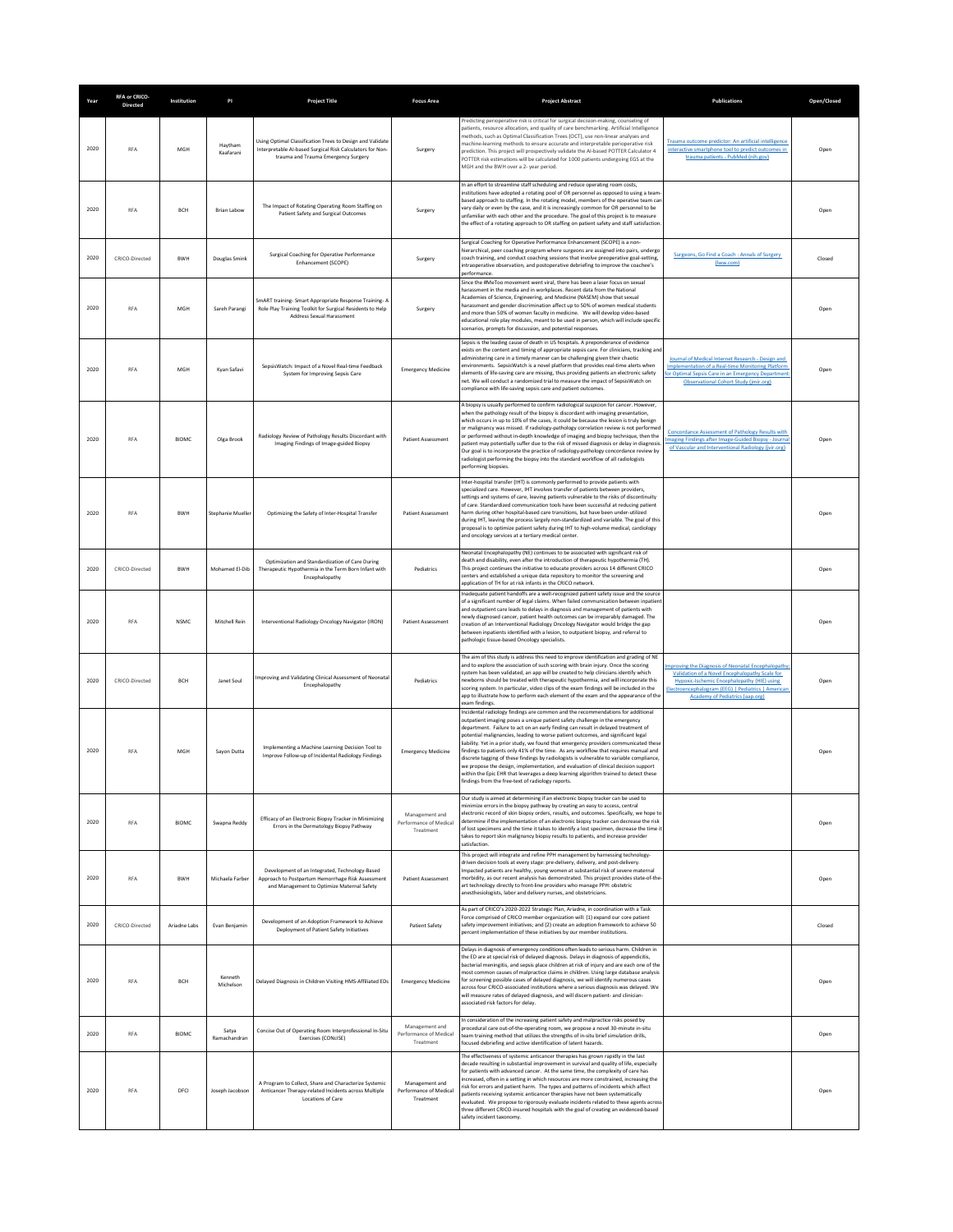| Year | <b>RFA or CRICO-</b><br><b>Directed</b> | Institution  | PI                | <b>Project Title</b>                                                                                                                                                          | <b>Focus Area</b>                                     | <b>Project Abstract</b>                                                                                                                                                                                                                                                                                                                                                                                                                                                                                                                                                                                                                                                                                                                                                                                                                                                                                                                                       | <b>Publications</b> | Open/Closed |
|------|-----------------------------------------|--------------|-------------------|-------------------------------------------------------------------------------------------------------------------------------------------------------------------------------|-------------------------------------------------------|---------------------------------------------------------------------------------------------------------------------------------------------------------------------------------------------------------------------------------------------------------------------------------------------------------------------------------------------------------------------------------------------------------------------------------------------------------------------------------------------------------------------------------------------------------------------------------------------------------------------------------------------------------------------------------------------------------------------------------------------------------------------------------------------------------------------------------------------------------------------------------------------------------------------------------------------------------------|---------------------|-------------|
| 2021 | <b>RFA</b>                              | <b>BWH</b>   | Anuj Dalal        | Real-time Inpatient Diagnostic Error Risk<br>Prediction and Evaluation                                                                                                        | Patient Assessment                                    | Diagnostic errors (DE) in acute care are an emerging threat to<br>patient safety. Our early data suggest DE rates of up to 62.7% in<br>patients who expired on the general medicine service at BWH.<br>and an unbiased estimate of 22.4% in stratified cohort of cases<br>identified via certain "e-trigger" events in the electronic health<br>record (EHR). In this project, we aim to develop a predictive<br>model of DE in acute care by conducting a secondary analysis of<br>an existing cohort of cases using covariates corresponding to data<br>in the EHR.                                                                                                                                                                                                                                                                                                                                                                                         |                     | Open        |
| 2021 | <b>RFA</b>                              | MGH          | Korilyn Zachrison | Standardization of Headache<br>Management in the Emergency<br>Department                                                                                                      | <b>Emergency Medicine</b>                             | Headache is among the most common emergency department<br>(ED) presentations. While most headache patients have primary,<br>benign diagnoses, headache is also a presenting symptoms of<br>potentially life-threatening 'cannot miss' diagnoses (e.g., brain<br>tumor, meningitis). Yet in the context of increasingly crowded<br>EDs, the pressures to decrease length of stay and utilization of<br>high-cost imaging presents potential for major threats to patient<br>safety in the ED headache evaluation. In response, our multi-<br>disciplinary group seeks to develop and implement a Headache<br>Management Guideline and associated Epic Smartphrases to<br>guide and standardize ED management of headache patients.                                                                                                                                                                                                                             |                     | Open        |
| 2021 | <b>RFA</b>                              | <b>BWH</b>   | Dinah Foer        | Gender Identity in the Electronic Health<br>Record as a Patient Safety Priority                                                                                               | Patient Assessment                                    | Despite federally mandated collection of gender identity data in<br>the electronic health record (EHR), heterogeneity in<br>implementation and collection processes persist. In a pilot study<br>we found significant discrepancies in the accuracy of the Mass<br>General Brigham EHR gender identity fields for transgender<br>patients. Failures or inaccuracies in gender identity data collection<br>may directly contribute to provider inability to identify and<br>synthesize relevant clinical information related to trans patient<br>assessment, diagnostic testing, laboratory interpretation and<br>subsequent care. We propose to address this patient safety need<br>using innovative yet feasible tools such as informatics and natural<br>language processing to generate quantitative and qualitative<br>characterization of gender identity fields use and build technical<br>capability to overcome current inaccuracies in these fields. |                     | Open        |
| 2021 | <b>RFA</b>                              | <b>BWH</b>   | Neena Kapoor      | Health Disparities in Radiology: Evaluating<br>Socioeconomic Predictors of Inequitable<br>Follow-up Imaging                                                                   | Patient Assessment                                    | Radiology findings often require additional follow-up imaging, yet<br>over one-third of follow-up recommendations go unmet, creating<br>substantial risk. The extent to which disparities exist in follow-up<br>imaging is unknown. Brigham Health has launched the ARRC<br>(Addressing Radiology Recommendations Collaboratively)<br>program, enabled by a closed-loop communication tool in which<br>radiologists communicate follow-up recommendations to<br>referring providers and establish Collaborative Care Plans (CCPs)<br>when the referring provider agrees with the recommendation.<br>ARRC uses automated notification, escalation and data analytics<br>components to ensure timely performance of CCPs. Using ARRC,<br>we will analyze patient and provider factors contributing to<br>disparities in performance of follow-up imaging.                                                                                                       |                     | Open        |
| 2021 | RFA                                     | MGH          | Dania Daye        | IR-Peer: A Peer Learning System in<br><b>Interventional Radiology</b>                                                                                                         | Management and<br>Performance of Medical<br>Treatment | In recent years, there has been a transition from peer review<br>models to peer learning models emphasizing identification of<br>learning opportunities with continuous analysis, feedback, and<br>improvement. This new model is based on an Institute of<br>Medicine report calling for embracing medical errors as<br>opportunities to learn. While peer learning models are becoming<br>more prevalent in medicine, these models have not yet been<br>widely implemented in interventional radiology (IR). This proposal<br>focuses on the implementation of a peer learning system in IR (IR-<br>Peer) to improve the management and performance of medical<br>treatment and procedural safety.                                                                                                                                                                                                                                                          |                     | Open        |
| 2021 | <b>RFA</b>                              | <b>BWH</b>   | Dana Im           | Mitigating Patient Harm by Reducing the<br>Use of Physical Restraints: A Standardized<br>Strategy for Agitation Management in the<br><b>Emergency Department</b>              | <b>Emergency Medicine</b>                             | Patient safety issues and malpractice risk are paramount when<br>caring for agitated patients in the emergency department (ED).<br>Management of agitated patients in the ED often leads to<br>unnecessary, premature use of physical restraints, which can<br>result in serious adverse patient outcomes. More recently, racial<br>disparities in the use of physical restraint has been reported at<br>the institutional level across Mass General Brigham. We aim to<br>create and implement a multidisciplinary, standardized approach<br>to managing agitated patients with the goal of reducing the use of<br>estraints in the Brigham Health EDs.                                                                                                                                                                                                                                                                                                      |                     | Open        |
| 2021 | RFA                                     | MGH          | Mark Clapp        | Leveraging Electronic Health Record Data<br>and Machine-learning for Neonatal Risk<br>Stratification on Labor and Delivery                                                    | OB/GYN                                                | Substandard clinical judgement, miscommunication, and technical<br>errors are the primary contributors to obstetric malpractice<br>claims. The objective of this project is to leverage the power of<br>machine-learning and EHR data within the Mass General Brigham<br>health system to reduce the risk of harm related to fetal distress.                                                                                                                                                                                                                                                                                                                                                                                                                                                                                                                                                                                                                  |                     | Open        |
| 2021 | <b>RFA</b>                              | <b>BIDMC</b> | Ritika Parris     | Impact of a Novel Coaching Program on<br>Medical Errors, Clinical Reasoning, and<br>Well-being of Physicians                                                                  | Patient Assessment                                    | Cognitive biases and physician burnout are individual factors that<br>lead to missed or delayed diagnoses. We propose using coaching<br>as a construct to improve critical thinking and problem solving,<br>both in personal and clinical domains. We hypothesize that our<br>novel program will lead to decreased self-perceived medical<br>errors in trainees and faculty by fostering resiliency and use of<br>debiasing strategies.                                                                                                                                                                                                                                                                                                                                                                                                                                                                                                                       |                     | Open        |
| 2021 | RFA                                     | <b>BIDMC</b> | Joseph Feuerstein | Risk Reduction in Colon Cancer<br>Surveillance through Machine-learning<br>Based Identification of Patients at High<br>Risk of Interval Polyp and Colon Cancer<br>Development | Management and<br>Performance of Medical<br>Treatment | Leveraging advances in machine learning as well as BIDMC IS<br>support, we will explore an approach to improving care for these<br>high risk patients in three phases: (1) careful measurement of the<br>actual risk exposure due to lapsed recall, (2) assessment of the<br>risk exposure due to underestimation of risk from historic<br>guidelines, and (3) effectiveness of incorporating these missed<br>patients into our prospective recall management program.                                                                                                                                                                                                                                                                                                                                                                                                                                                                                        |                     | Open        |
| 2021 | <b>RFA</b>                              | <b>BIDMC</b> | Jeffrey Weinstein | Hand-motion Assessment for Objective<br>Evaluation of Central Line Placement:<br>From Simulation to Real-world<br>Application                                                 | Management and<br>Performance of Medical<br>Treatment | Education in central venous line (CVL) placement is<br>heterogeneous without a defined endpoint to determine<br>proficiency. Hand motion analysis has been tested in various<br>medical specialties as a potential objective measurement of<br>technical skill that is less susceptible to potential bias and is more<br>reproducible than visual assessment. This project involves<br>creating a CVL training program that incorporates cognitive<br>training and a simulation skills component where electromagnetic<br>hand motion analysis can be used to assess progress by<br>comparison to an expert reference standard.                                                                                                                                                                                                                                                                                                                               |                     | Open        |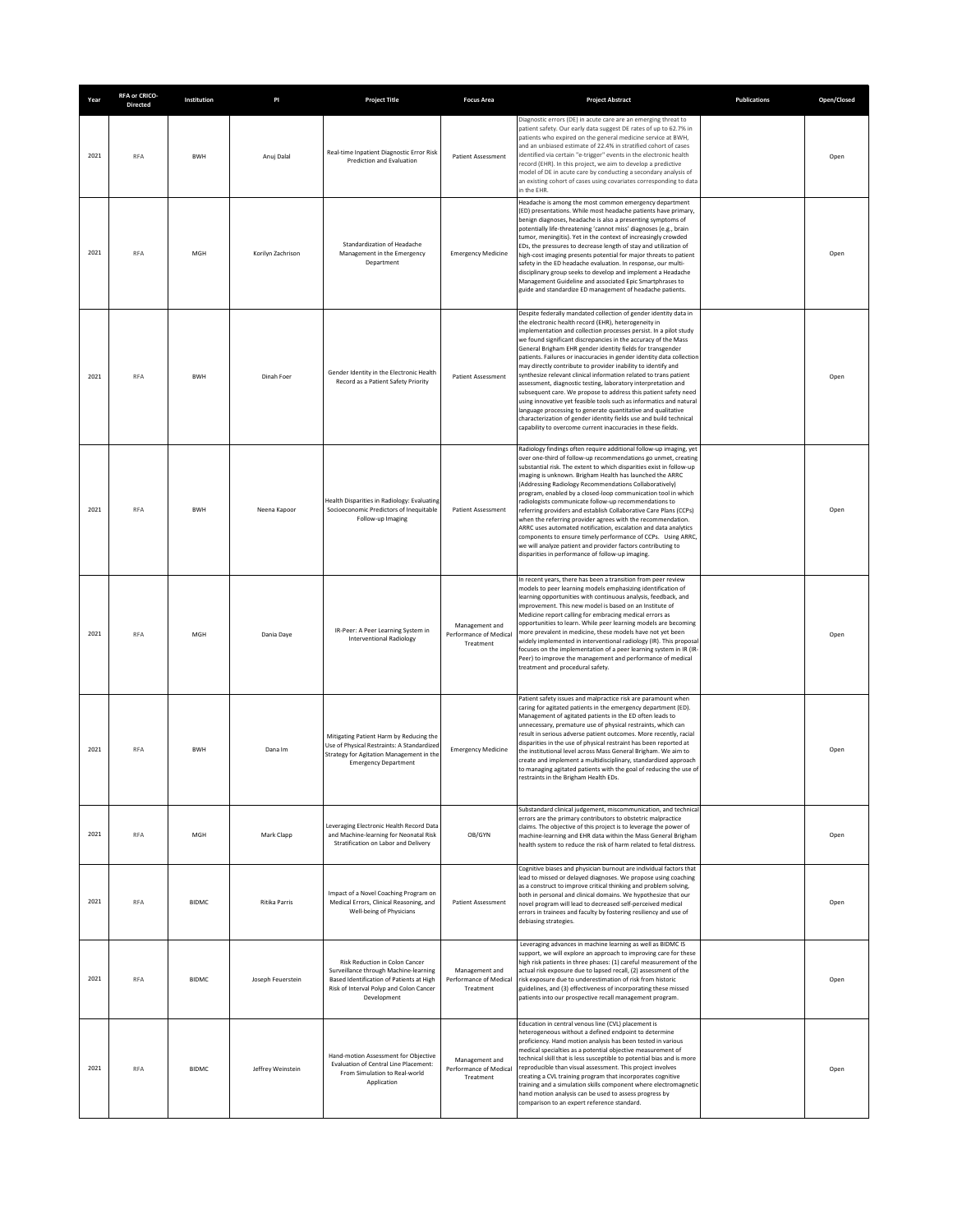| 2021 | <b>RFA</b>     | <b>BIDMC</b> | Catherine DesRoches | Engaging Patients and Families in Care<br>Transitions: A New Approach to Using<br>Health Information Transparency to<br>Improve the Safety of Hospital Discharges                      | <b>Patient Assessment</b> | Transitions of care between hospital discharge and follow-up are<br>prone to errors of communication, missing test/referral follow<br>up, and poor information transfer. Patients and families can play<br>an important role as safety partners when given access to their<br>information, a relatively untapped resource. We propose to<br>create MyDS, an intervention inviting recently discharged patients<br>to read their discharge summaries and provide feedback on<br>problems or misunderstandings around diagnosis, follow-up care,<br>and medications.                                                | Open |
|------|----------------|--------------|---------------------|----------------------------------------------------------------------------------------------------------------------------------------------------------------------------------------|---------------------------|-------------------------------------------------------------------------------------------------------------------------------------------------------------------------------------------------------------------------------------------------------------------------------------------------------------------------------------------------------------------------------------------------------------------------------------------------------------------------------------------------------------------------------------------------------------------------------------------------------------------|------|
| 2021 | <b>RFA</b>     | <b>BIDMC</b> | Kelly Graham        | Addressing Health Disparities between<br>Resident and Faculty Patients at<br>Academic Health Centers: A Patient<br>Safety Opportunity through the Lens of<br><b>Health Care Equity</b> | <b>Patient Assessment</b> | We will evaluate the scope and cause of health outcome<br>disparities between resident and faculty primary care populations<br>at Academic Medical Centers. This work is essential to uphold the<br>mission of academic medical centers: to train the next generation<br>of physicians while providing outstanding medical care to the<br>most vulnerable and medically complex patients in the US<br>healthcare system                                                                                                                                                                                           | Open |
| 2021 | <b>RFA</b>     | Atrius       | Jessica Wang        | Automated Pap Smear Result Follow-up<br>Safety Net Project                                                                                                                             | <b>Patient Assessment</b> | Missed follow-up of abnormal Pap smears is a common<br>malpractice risk. Incomplete follow-up stems from increasingly<br>complex management algorithms, large Pap smear volume,<br>inconsistent patient notification, and inconsistent patient<br>education and results access. We plan to leverage automation to<br>address patient assessment malpractice risk associated with<br>abnormal Pap smears. Our project expands on the traditional<br>"safety net" concept by marrying it to our laboratory information<br>system, allowing for a maximally automated clinician and patient<br>notification process. | Open |
| 2021 | <b>RFA</b>     | <b>BCH</b>   | <b>Brian Labow</b>  | Assessing and Addressing Implicit Racial,<br>Ethnic, and Socioeconomic Bias                                                                                                            | Surgery                   | Our department seeks to delve into the uncomfortable, and<br>expose previously unexamined areas within our clinical practice<br>impacted by our own systemic racial, ethnic, and socioeconomic<br>implicit bias. The crux and novelty of this project will be<br>developing and implementing an intervention for our department<br>aimed at (1) identifying, acknowledging, and reflecting on our<br>specific implicit biases, and (2) mapping out actions to reduce the<br>deleterious effects of our implicit biases.                                                                                           | Open |
| 2021 | CRICO-Directed | <b>BCH</b>   | Dionne Graham       | Identifying Safety Risks and Health Care<br>Disparities in Pediatric Virtual Visits                                                                                                    | <b>Emerging Risks</b>     | The goal of this project is to use a multi-modal approach to assess<br>the quality and safety of virtual visits in selected pediatric care<br>settings. We will identify telehealth-related adverse events, near<br>misses, and safety risks by using the complementary methods of<br>patient/provider reporting, systematic chart review, and<br>automated surveillance facilitated by structured data triggers and<br>natural language processing.                                                                                                                                                              | Open |
| 2021 | CRICO-Directed | MGH          | Lee Schwamm         | Advancing Digital and Virtual<br>Opportunities for Care Access Translates<br>to Equity (ADVOCATE)                                                                                      | Communication             | ADVOCATE will identify and overcome barriers to digital health<br>participation via a multipronged solution including: (1) discover<br>and capture real-world barriers during live patient support across<br>MGB and Mount Auburn Hospital (MAH) diverse populations, (2)<br>design better digital tools to address these observed barriers, (3)<br>validate the utility of comprehensive, multi-lingual educational<br>resources (e.g., videos, tip sheets) promoting equitable access to<br>virtual services, and (4) measure adoption of the resources in our<br>actual patient populations.                   | Open |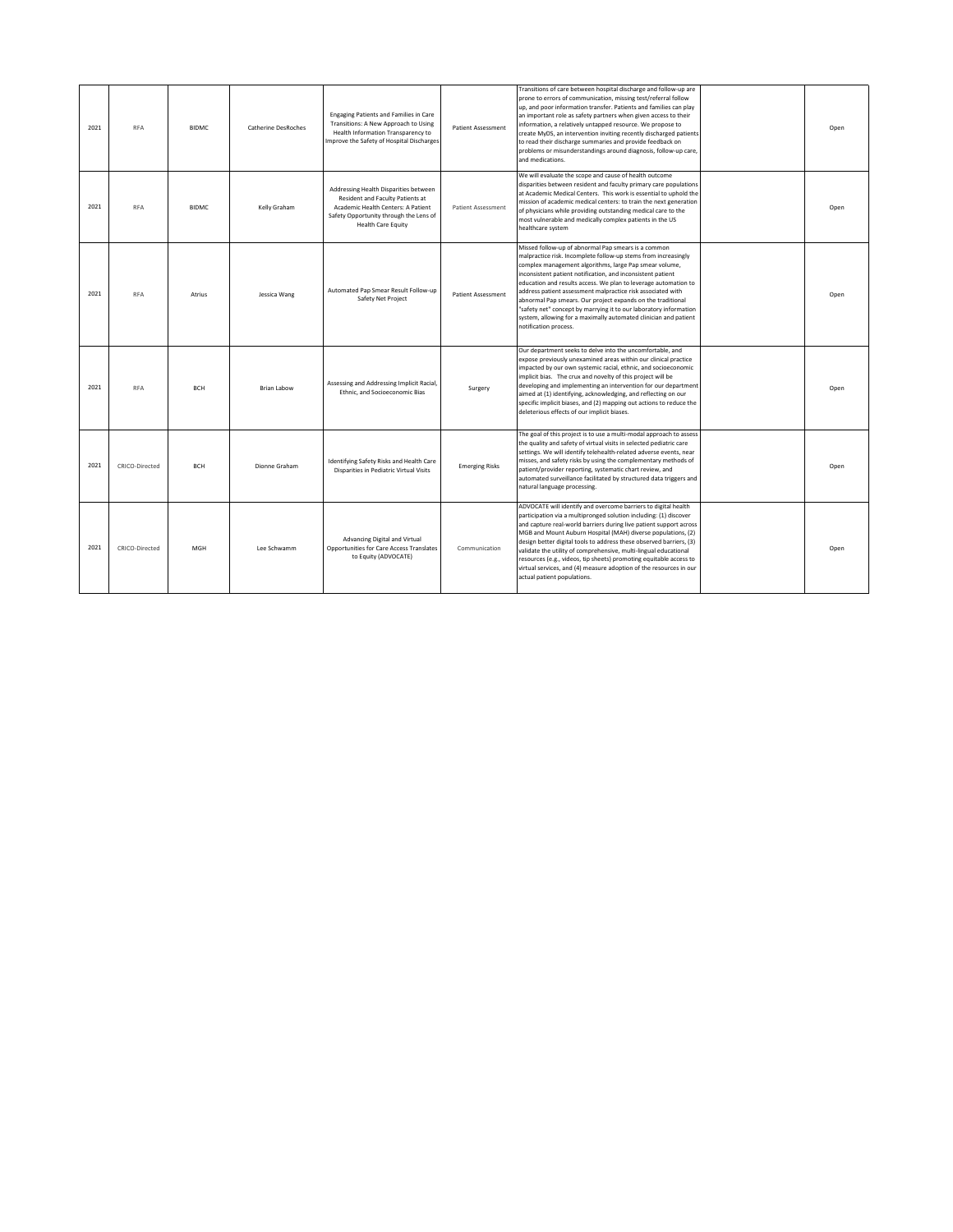| Year | <b>RFA or CRICO-Directed</b> | Institution  | PI                                    | <b>Project Title</b>                                                                                                                                                                     | <b>Focus Area</b>                              | <b>Project Abstract</b>                                                                                                                                                                                                                                                                                                                                        | <b>Publications</b> | Open/Closed |
|------|------------------------------|--------------|---------------------------------------|------------------------------------------------------------------------------------------------------------------------------------------------------------------------------------------|------------------------------------------------|----------------------------------------------------------------------------------------------------------------------------------------------------------------------------------------------------------------------------------------------------------------------------------------------------------------------------------------------------------------|---------------------|-------------|
| 2022 | <b>RFA</b>                   | BWH          | Sarbattama Sen                        | Optimizing the evaluation and<br>diagnosis of neonatal<br>hypoglycemia                                                                                                                   | Patient Assessment                             | This proposal seeks to utilize novel tools to<br>comprehensively characterize glycemic patterns in a<br>contemporary U.S. cohort and determine the<br>neurophysiologic impact of glycemic perturbations in<br>"real-time."                                                                                                                                     |                     | Open        |
| 2022 | RFA                          | <b>BIDMC</b> | Tayla Salant                          | Creating a highly reliable sign and<br>symptom tracking system to<br>prevent delays in cancer<br>diagnosis                                                                               | <b>Patient Assessment</b>                      | This proposal will design and implement a symptom and<br>sign tracking system embedded in the EHR that ensures<br>reliable tracking of worrisome symptoms to diagnostic<br>elucidation or symptom resolution.                                                                                                                                                  |                     | Open        |
| 2022 | <b>RFA</b>                   | MGH          | Gary Wang                             | Radiology care coordination to<br>educe screening mammography<br>access barriers and delays                                                                                              | Patient Assessment                             | This intervention will strengthen radiology-primary care<br>collaboration, leverage existing workflows, and build<br>upon innovative programs to improve screening<br>mammography access and equity, and expedite screening<br>for overdue patients.                                                                                                           |                     | Open        |
| 2022 | RFA                          | MGH          | Jeffrey Chi-Fu Yang                   | Remote postoperative<br>monitoring of thoracic surgery<br>patients using machine learning<br>algorithms, wearable devices,<br>and patient-reported symptoms<br>to improve patient safety | <b>Emerging Health Care Delivery</b><br>Models | The goal of this proposal is to build an eHealthyWatch<br>system using machine learning analysis of patient<br>biometrics collected from wearables and patient-<br>reported symptoms to predict postoperative<br>complications-before they occur-and improve<br>assessments of recovery after thoracic surgery.                                                |                     | Open        |
| 2022 | RFA                          | <b>BIDMC</b> | Jorge Fradinho                        | Strengthening emergency<br>medicine incidental findings<br>follow-up: A novel emergency<br>medicine and primary care<br>collaboration                                                    | Patient Assessment                             | This intervention will seek to reduce the likelihood of<br>missed Emergency Medicine post-discharge incidental<br>finding notifications to Primary Care Providers resulting in<br>patients not receiving recommended care.                                                                                                                                     |                     | Open        |
| 2022 | <b>RFA</b>                   | <b>BWH</b>   | Patricia Dykes                        | Using electronic health record<br>data and trajectory analysis to<br>identify and diagnose deep tissue<br>injuries:                                                                      | <b>Patient Assessment</b>                      | The proposed project will use data science methods and<br>clinician engagement approaches to build a robust,<br>personalized, and time-sensitive unstageable and DTI<br>pressure injury risk assessment model and CDS<br>specifications that can be implemented in any EHR<br>system.                                                                          |                     | Open        |
| 2022 | RFA                          | <b>BCH</b>   | Julia Finkelstein and<br>Caleb Nelson | elemedicine use within pediatri<br>urology: assessing safety of<br>virtual-care and addressing<br>equity through improved access                                                         | <b>Emerging Health Care Delivery</b><br>Models | The proposed research will systematically evaluate the<br>accuracy, efficacy and safety of telemedicine use within<br>pediatric urology, while facilitating digital inclusion and<br>ensuring the equitable adoption of this technology.                                                                                                                       |                     | Open        |
| 2022 | <b>RFA</b>                   | MGH          | Steven Atlas                          | Improving follow-up<br>recommendations after a<br>colonoscopy for colorectal cancer<br>screening                                                                                         | <b>Patient Assessment</b>                      | This proposal implement and evaluate - in a randomized<br>trial - a new colonoscopy result letter that automatically<br>updates the recommended follow-up interval in the<br>patient's health record compared to usual care.                                                                                                                                   |                     | Open        |
| 2022 | <b>RFA</b>                   | <b>BWH</b>   | Emily Reiff and Sarah<br>Little       | Centralized remote risk<br>assessment in the second stage<br>of labor:                                                                                                                   | OB/GYN                                         | This project's goal is to improve second stage<br>management through real-time updates to the obstetric<br>providers and bedside nurse.                                                                                                                                                                                                                        |                     | Open        |
| 2022 | <b>RFA</b>                   | <b>BCH</b>   | Debra Lajoie                          | Understanding the current state<br>of telehealth at an urban<br>pediatric health care system                                                                                             | <b>Emerging Health Care Delivery</b><br>Models | This study will mitigate risk by understanding and<br>describing the current state of pediatric Telehealth,<br>including understanding and exploring the experience of<br>clinicians utilizing TH, identifying best practices, and<br>developing recommendations to standardize and improve<br>practice to inform future TH care models.                       |                     | Open        |
| 2022 | RFA                          | <b>BIDMC</b> | Timmy Ho                              | The 21st Century Cures Act: An<br>opportunity to provide more<br>equitable care and reduce<br>malpractice risk                                                                           | Documentation                                  | This proposal will use quality improvement techniques to<br>assess the feasibility and impact of a plain language<br>addendum to clinical notes.                                                                                                                                                                                                               |                     | Open        |
| 2022 | RFA                          | Atrius       | <b>Craig Monsen</b>                   | Surfacing hidden lab data to<br>improve care value                                                                                                                                       | Data Analytics                                 | This proposal's goal is to make EHR data easily available to<br>providers by mapping external lab results to integrated<br>result types in our EHR.                                                                                                                                                                                                            |                     | Open        |
| 2022 | RFA                          | MGH          | Joshua Metlay                         | Safely managing acute<br>respiratory infections with virtual<br>visits                                                                                                                   | <b>Emerging Health Care Delivery</b><br>Models | This proposal will test the validity of self-collected vital<br>sign measurement compared to health professional (in-<br>clinic) collected vital signs. Based on these results, the<br>goal is to design and evaluate a protocol for virtual care of<br>ARIs compared to an in-clinic evaluation.                                                              |                     | Open        |
| 2022 | <b>RFA</b>                   | <b>BCH</b>   | Melissa Sunberg                       | Initiation of pediatric sepsis<br>screening in community hospital<br>emergency departments:                                                                                              | Patient Assessment                             | This proposal will introduce an electronic pediatric sepsis<br>screen in collaboration with community hospitals<br>affiliated with Boston Children's Hospital.                                                                                                                                                                                                 |                     | Open        |
| 2022 | <b>RFA</b>                   | <b>BCH</b>   | Caitlin Bradley                       | Development of a medical home<br>screening tool leading to early<br>medical home establishment:                                                                                          | <b>Emerging Health Care Delivery</b><br>Models | The purpose of this study is to develop and validate a<br>screening tool that identifies children with medical<br>complexities who could benefit most from early Medical<br>Home establishment.                                                                                                                                                                |                     | Open        |
| 2022 | <b>RFA</b>                   | MGH          | Ilona Goldfarb                        | Improving postpartum<br>hypertension management: A<br>randomized controlled trial to<br>investigate an algorithm to<br>improve quality and decrease<br>disparities in care               | OB/GYN                                         | To improve quality of care and decrease disparities, this<br>proposal will seek to rigorously assess the efficacy, safety,<br>and equity of a standardized protocol for management of<br>postpartum hypertension.                                                                                                                                              |                     | Open        |
| 2022 | CRICO-Directed               | BWH and MEEI | Doug Smink and Aalok<br>Argawala      | Illuminating the OR: From<br>individual coaching to video<br>review of surgical team<br>performance:                                                                                     | Surgery                                        | This proposal will expand the focus of the Surgical<br>Coaching for Operative Performance Enhancement<br>(SCOPE) program to build a comprehensive<br>Intraoperative Surgical Performance Program for the<br>evaluation and improvement of surgical team<br>performance, quality assessment, and surgical safety<br>across multiple CRICO-insured institutions. |                     | Open        |